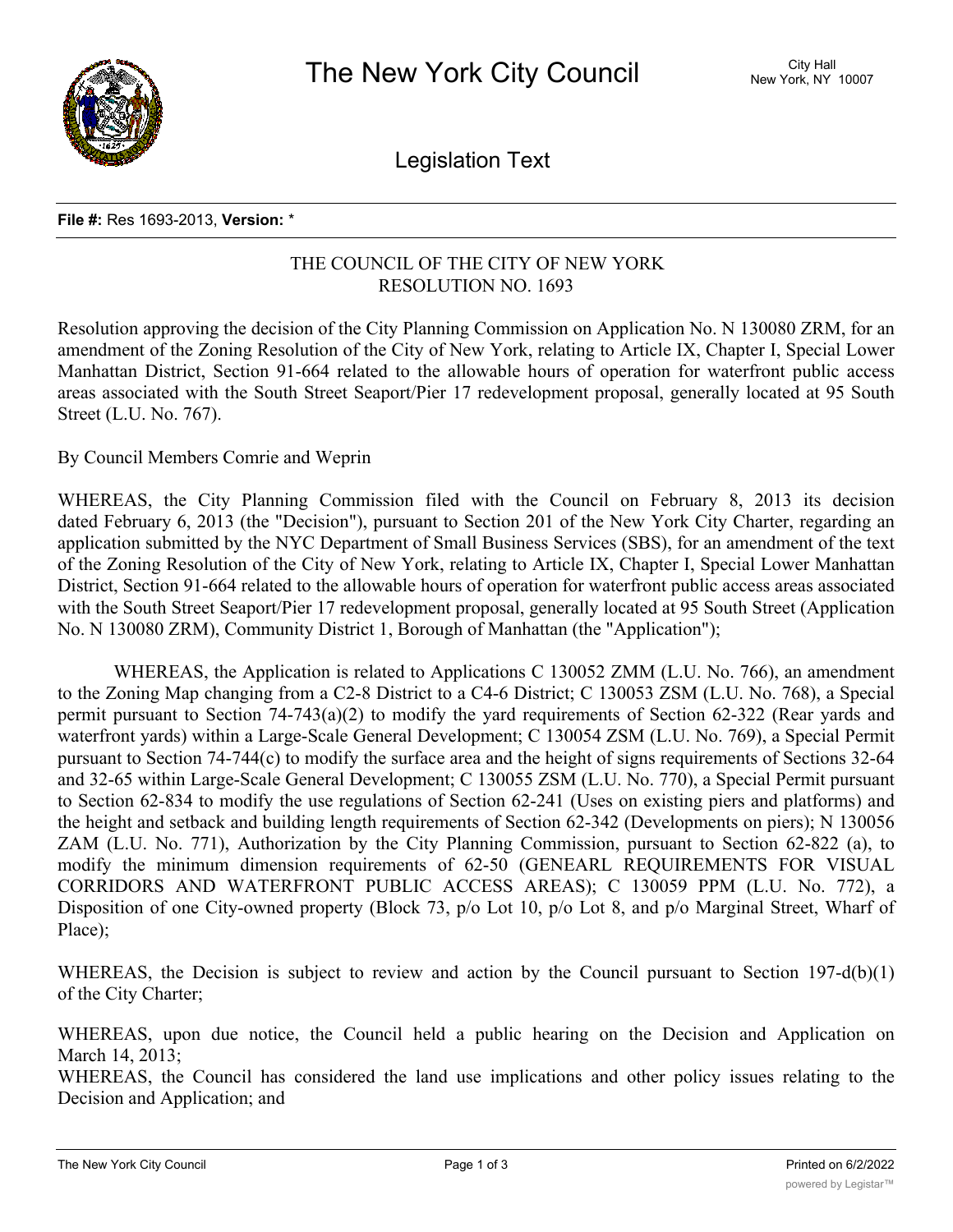### **File #:** Res 1693-2013, **Version:** \*

WHEREAS, the Council has considered the relevant environmental issues, the negative declaration (CEQR No. 12DME007M) issued on August 28, 2012 (the "Negative Declaration") and the CEQR Technical Memorandum dated March 19, 2013 (the "Technical Memorandum");

RESOLVED:

The Council finds that the action described herein will have no significant impact on the environment as set forth in the Negative Declaration and the Technical Memorandum.

Pursuant to Sections 197-d and 200 of the City Charter and on the basis of the Decision and Application, and based on the environmental determination and consideration described in this report, N 130080 ZRM and the Technical Memorandum, incorporated by reference herein, the Council approves the Decision.

The Zoning Resolution of the City of New York, effective as of December 15, 1961, and as subsequently amended, is further amended as follows:

Matter in underline is new, to be added; Matter in strikeout is old, to be deleted: Matter within  $\#$  # is defined in Section 12-10; \* \* \* indicates where unchanged text appears in the Zoning Resolution

# **ARTICLE IX: SPECIAL PURPOSE DISTRICTS Chapter 1: Special Lower Manhattan District**

\* \* \*

**91-60 REGULATIONS FOR THE SOUTH STREET SEAPORT**

\* \* \*

**91-66 Modification of Use and Bulk Regulations**

\* \* \*

# **91-664 Modification of hours of operation for waterfront public access areas**

For any #zoning lot # which was the subject of application N 130058 ZCM, the hours of operation set forth in paragraph (a) of Section 62-71 (Operational Requirements) may be extended to allow public access up to 24 hours per day, and the provisions of paragraph (a)(3) of Section 62-654 (Signage) shall be modified to require any such extended hours of public access, as may change over time, to be included on the required signage. The provisions of paragraph (a)(4) of Section 62-654 shall not apply where 24 hour access is allowed. The provisions of paragraph (b) of Section 62-71 requiring rules of conduct for the #waterfront public access area# to be established with the Department of Parks and Recreation, and other provisions of this Chapter requiring a maintenance and operation agreement pursuant to Section 62-74 (Requirements for Recordation), shall not